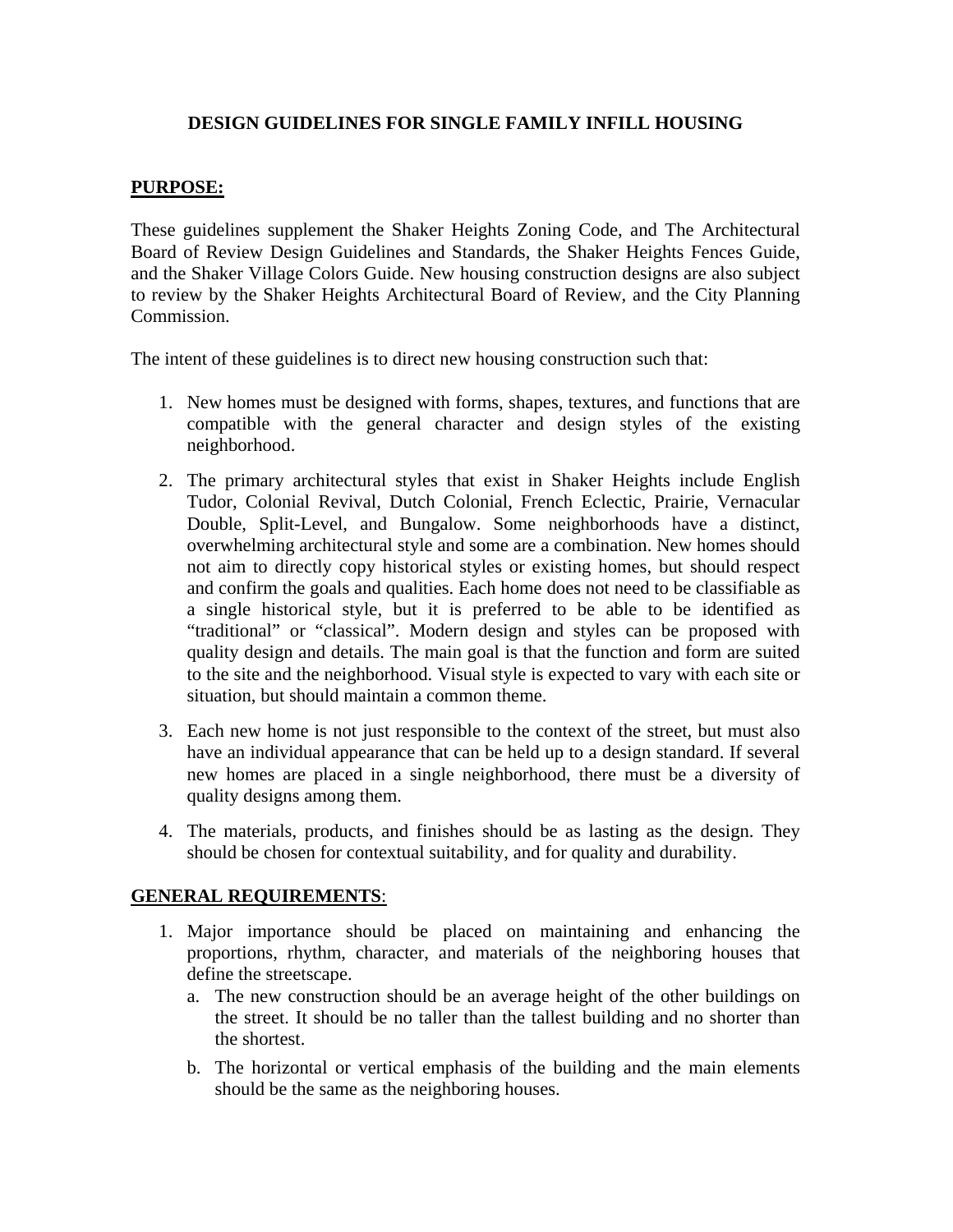### **2. NEIGHBORHOOD SPECIFICS**

Each neighborhood contains a diverse range of architectural styles, but also has one or more dominant types. Infill housing designs should be based on the corresponding historical precedents of the immediate community to maintain consistency and uniformity throughout.

*a. Moreland* 

Dominant architectural styles include Vernacular Doubles, Prairies, and Bungalows. Front porches are common to this neighborhood and first floor masters are encouraged in the bungalows.

*b. Lomond* 

Dominant architectural styles include Tudor, Colonial, and French. Distinctive front entries are significant in the Lomond neighborhood.

*c. Sussex* 

Dominant architectural styles include Colonial, Tudor, and French. Distinctive front entries are significant in the Sussex neighborhood.

# **3. FACADES**

- a. The orientation of the house should be such that the front façade faces the street.
- b. All elevations of the house should be detailed and treated as important, including the side and rear elevations.
- c. All elevations of the house should be fenestrated.
- d. Architectural details present on other neighborhood homes should be incorporated into the design of a new house to add interest to the design and coherence within the streetscape. These details include, but are not limited to:
	- i. Rake boards
	- ii. Cornice lines
	- iii. Corner boards
	- iv. Columns, of appropriate proportion and detailing
	- v. Pilasters
	- vi. Pediments or other decorative entranceways.

Details should be used as appropriate to the neighborhood style and to the building construction type. See specific neighborhood instructions and illustrations for guidance.

- e. If siding is used, it should be wood or fiber cement siding. Aluminum and vinyl siding are prohibited.
- f. If brick is used, it should be no larger than a standard modular unit size.

#### **4. FRONT ELEVATIONS/ PORCHES**

a. A front porch or covered stoop is preferred on all new homes. Depending on the surrounding neighborhood, the front porch may extend the entire width of the house, or it may be an extension of the front door to differentiate the entrance. Please refer to attached illustrations and neighborhood specifics in Part 11 of these guidelines.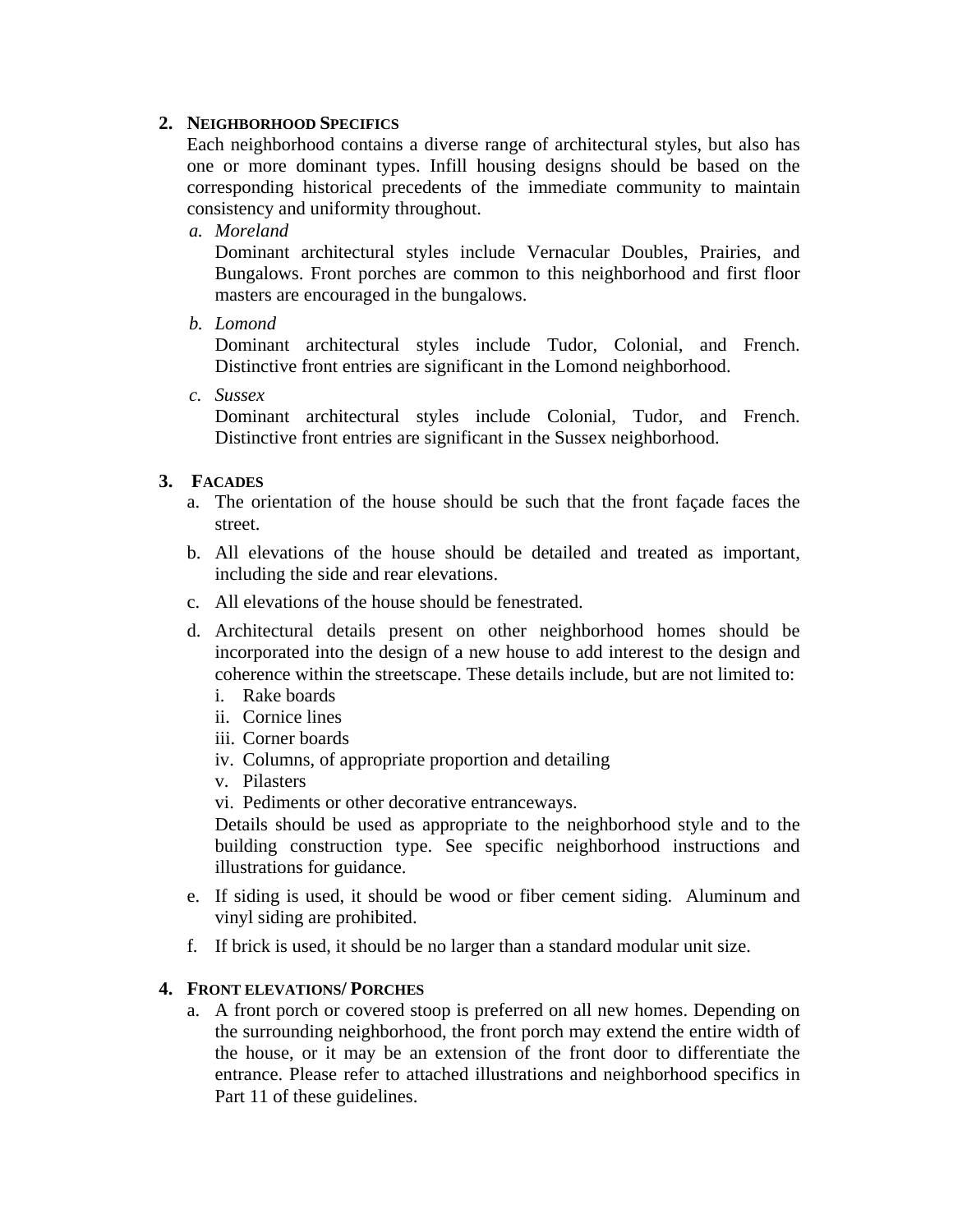- b. Many neighborhoods have homes where full-length single or double story front porches are a significant part of the architectural identity and the street definition. A new house in such a neighborhood should include, or be in some alternate way sympathetic to, this important design and historical element.
- c. Any supporting or decorative columns should follow the dimensions of neighborhood columns. For example, Bungalows or Vernacular homes usually have massive, sometimes tapered, columns, while Colonial Revivals or Dutch Colonials usually have columns of a more slender proportion. The column will usually be a larger width than the structurally necessary size. Please refer to attached illustrations.
- d. Columns must have a stylistically distinguished capital and base.
- e. Columns may be smooth or textured (fluted) according to the detail of the house and the style.

# **5. WINDOWS**

- a. All window casings should be built out to give dimensionality to the façade. They should not be flush with the plane of the façade.
- b. Windows should contain muntins in a general proportion that is appropriate to give scale to the house and to follow the other homes in the neighborhood. Muntins should be either true divided lights, or simulated, dimensional representations. Internal muntins are not preferred.
- c. Wood windows, with interior and exterior wood frames and muntins, are preferred. Wood windows, with the exterior clad in either aluminum or vinyl, are also preferred. Vinyl and aluminum are not allowed.
- d. If shutters are used, shutter sizes must be proportionally correct. They should each be half the width of the window opening such that the entire window is covered when they are closed.

# **6. DOORS**

- a. Front doors should be of wood and of a traditional style with simple ornamentation.
- b. Any windows should be of simple, clear glass and not ornately decorated.
- c. Flush doors are not preferred.

# **7. ROOFS**

- a. Interest should be added to the roofline with height and plane changes.
- b. There should be a cornice line and it should be of a wide proportion and built out to give dimension to the transition from the roof to the facade.
- c. Shingles must conform to the Architectural Board of Review approved color list.
- d. Skylights are not preferred anywhere that they will be visible from the street. They are permitted on the rear of the home as long as they cannot be seen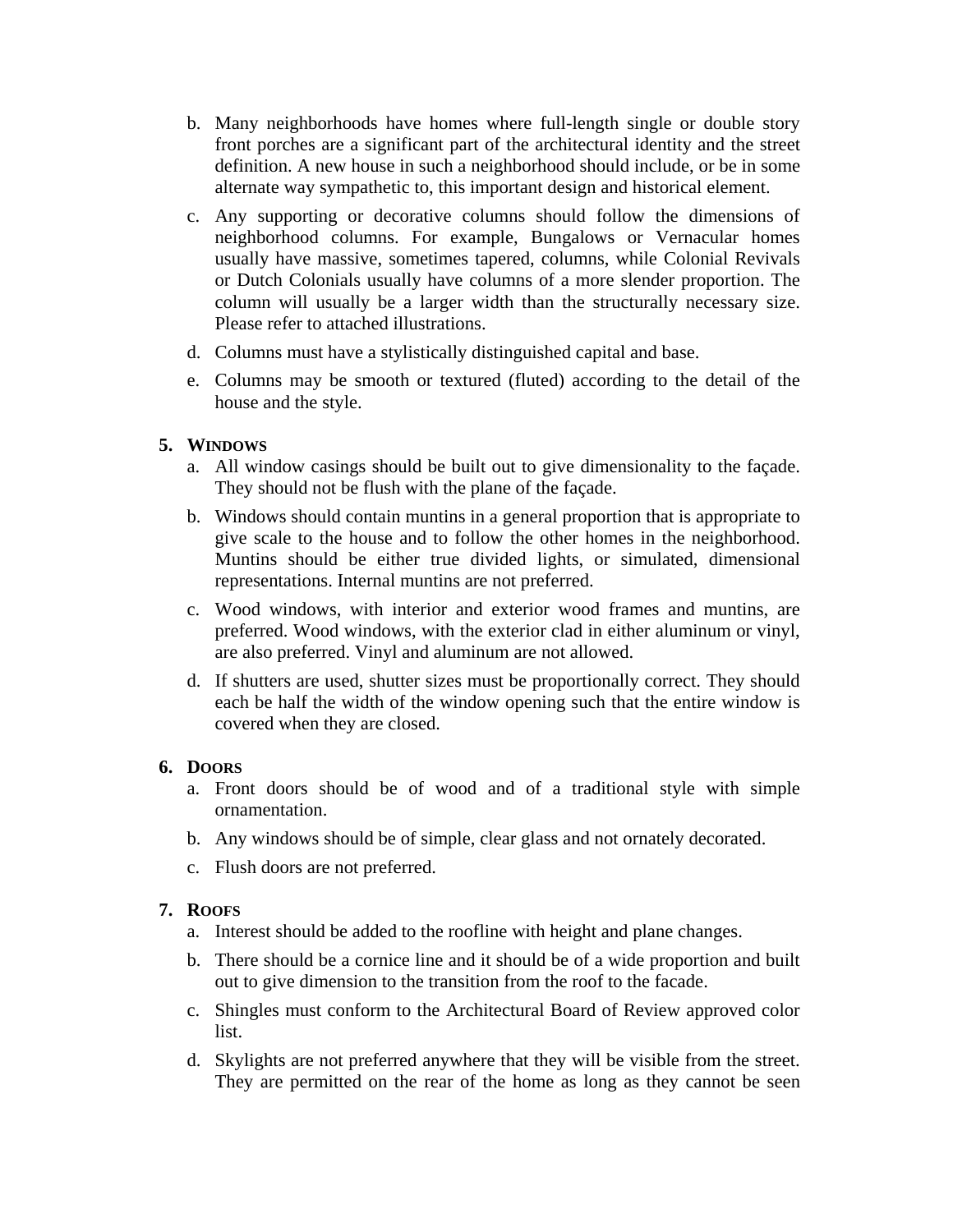from the street. If the area can be seen from the front, dormers should be used instead.

### **8. GARAGES**

- a. Detached garages are preferred in most neighborhoods to fit in more appropriately with the majority of existing homes.
	- i. Detached garages should be located at the rear of the house.
	- ii. Detached garages should be simple and designed to read very clearly as a secondary structure, complimentary to but subordinate to the main house.
- b. Attached garages are also preferred when appropriate to the neighborhood or when designed such that a garage of a different type will not adversely affect the neighboring properties.
- c. All garages should conform to the Zoning Code.
- d. All garages should match the color scheme of the house. The roof shingle must match the house.
- e. If siding is used, the siding on the garage should be the same dimension and color as the siding on the house.
- f. The roof pitch and gable orientation should match the house.

### **9. LANDSCAPING AND EXTERIOR ELEMENTS**

- a. Landscaping should be planted to buffer views of the foundation on all sides of the house.
- b. Trees
	- i. There should be a minimum of one shade tree or one ornamental tree in the front yard.
	- ii. If a shade tree (such as hardwood maple, oak, elm, ash, or similar) is used, it should have a minimum trunk size of three and one half (3 ½) inches in diameter upon installation, as measured six (6) inches above the established ground level.
	- iii. An ornamental tree (such as pear, cherry, plum, dogwood, crabapple, lilac or similar) may be substituted for a shade tree.
- c. If there is a walkway or path on the front lawn, the materials should be brick, stone, or tinted concrete. Gravel is not preferred.
- d. Exterior stairs and stoops should have a brick rise, sandstone treads, and be topped with a sandstone slab.
- e. Acceptable fence styles (refer to the Shaker Heights Fences: A Guide Fence Styles and Regulations for Residential Architecture publication):
	- i. Picket- wood pickets are usually appropriate for Colonial or Craftsman styles and metal pickets can be typical for English or French styles.
	- ii. Lattice- usually appropriate for Colonials, French, Craftsman, or Modern styles and should be of wood.
	- iii. Board- usually appropriate for English, Colonial, Craftsman, Modern, or hybrid styles.
	- iv. Masonry walls- usually appropriate for all styles and neighborhoods if the construction method and materials match the house.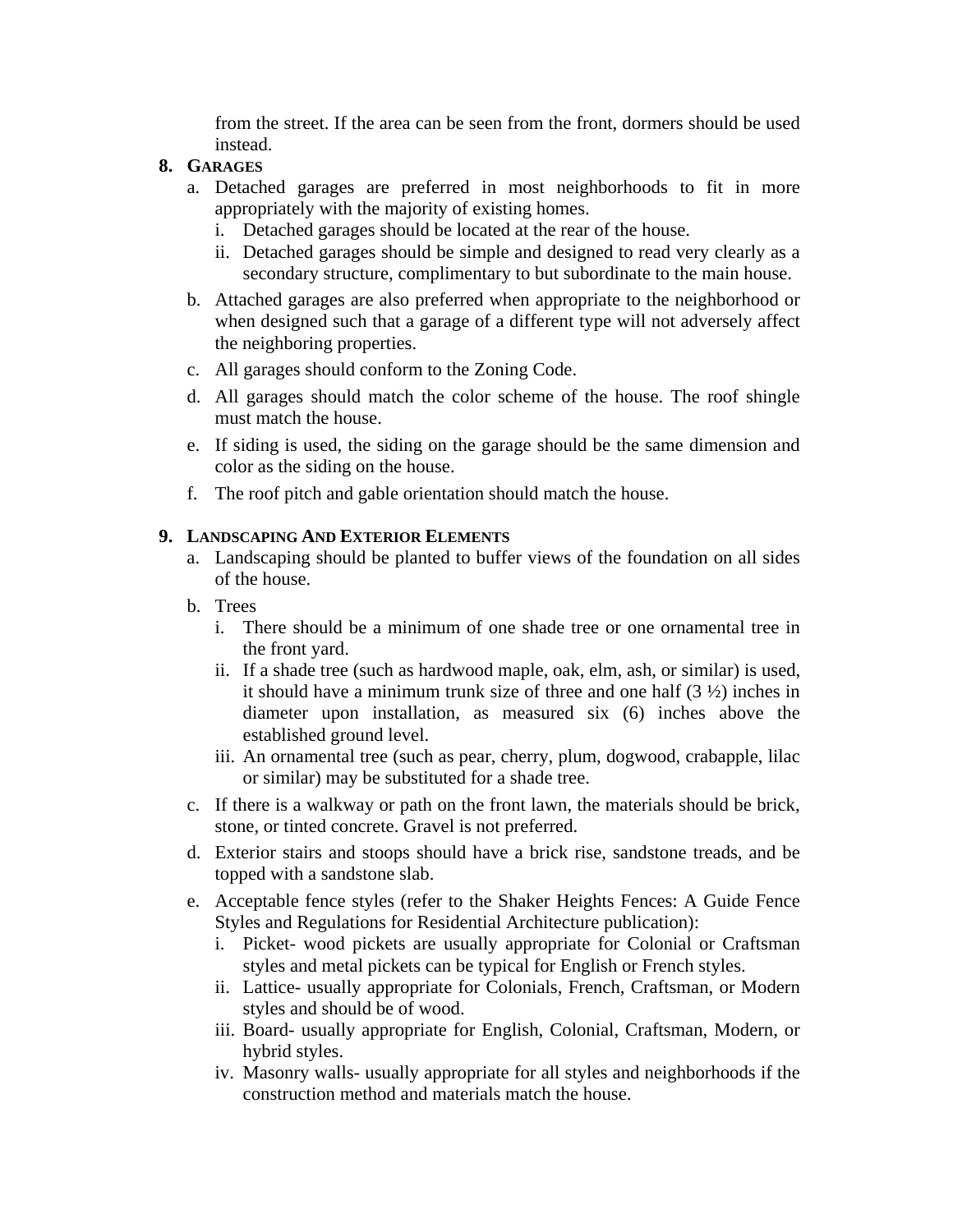- v. Natural wood basket weave fences, open decorative concrete block walls, aluminum weaves for chain link, split rail fences, and snow fencing are not preferred.
- f. Railings
	- i. All railings must be of cedar, redwood, or cypress. Pressure-treated wood is not permitted.
	- ii. The maximum spacing between spindles is four (4) inches.
	- iii. All railings must be a minimum of thirty-six (36) inches tall.
	- iv. All posts must be finished with a cap detail.
- g. Through the wall heating units are preferred. Handicapped ramps may be included on the rear elevation.

#### **10. MATERIALS**

- a. Brick, wood siding, fiber cement siding, wood shingle, stucco, stone, or other natural materials accepted by the Architectural Board of Review are acceptable on the front, rear, and side elevations. Vinyl and aluminum siding are prohibited.
- b. Roofs:
	- i. Preference is given to wood shingles or shakes, clay tile, and slate roof materials.
	- ii. Shingles should be dimensional, architectural grade fiberglass shingles, wood shingles, wood shakes, slate, or tile.
	- iii. Shingles must have a minimum forty (40) year warranty.
- c. Porches, decks, and ramps:

Pressure-treated wood may be used only on the structural members. Cedar, redwood, or cypress must be used for all finish elements, such as posts, railings, fascia and trim, stair risers and treads, and any other visible features.

#### **11. COLORS**

- a. Colors should be chosen in accordance with the guidelines set forth in the Shaker Village Colors publication.
- b. Depending on the style of the house, colors should be selected for the trim boards, window sash, shutters, doors, and railings that complement, but are distinct from, the wall color. A total of no less than two (2) and no more than four (4) colors should be used in the overall composition.
- c. Stains on unpainted wood or shingles should be natural subdued tones in the weathered gray, weathered brown, gray-brown, and moss green ranges so that the materials will weather to a natural color.